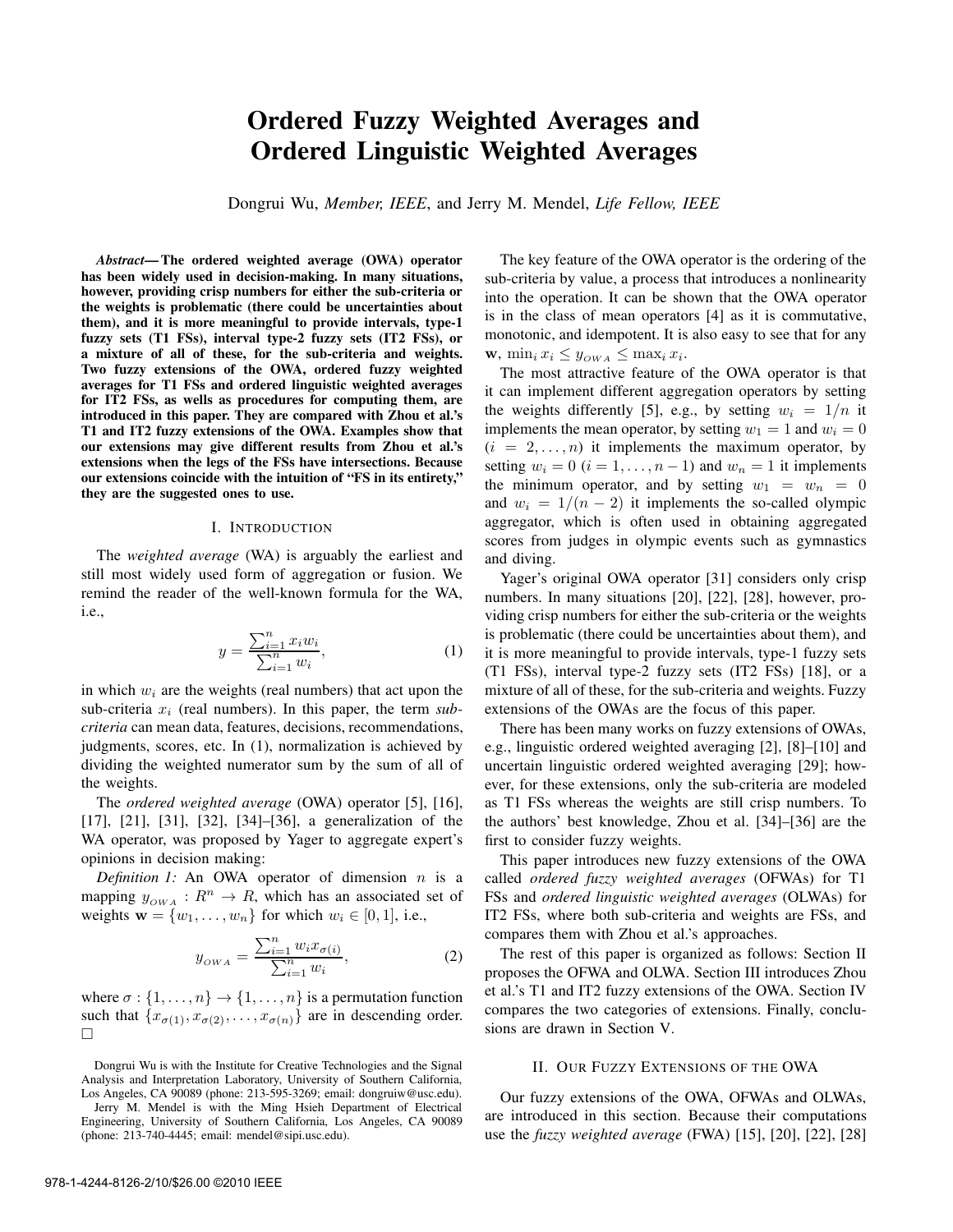and the *linguistic weighted average* (LWA) [20], [22], [23], [25], [28], the FWA and LWA are also introduced.

#### *A. The Fuzzy Weighted Average (FWA)*

*Definition 2:* [3], [6], [7], [13]–[15] An FWA is defined as

$$
Y_{FWA} = \frac{\sum_{i=1}^{n} W_i X_i}{\sum_{i=1}^{n} W_i},
$$
\n(3)

where  $X_i$  and  $W_i$  are T1 FSs.  $\Box$ 

(3) is an expressive way to describe the FWA, because  $Y_{FWA}$  is not computed using multiplications, additions or divisions, as expressed by (3). Instead,  $Y_{FWA}$ , which is also a T1 FS, is computed by using the  $\alpha$ -cut decomposition theorem [12], [15]. Denote the  $\alpha$ -cut on  $Y_{FWA}$  as  $[y_L(\alpha), y_R(\alpha)]$ , and the  $\alpha$ -cut on  $X_i$  and  $W_i$  as  $[a_i(\alpha), b_i(\alpha)]$ and  $[c_i(\alpha), d_i(\alpha)]$ , respectively, as shown in Fig. 1. Then [15],

$$
y_L(\alpha) = \min_{\forall w_i(\alpha) \in [c_i(\alpha), d_i(\alpha)]} \frac{\sum_{i=1}^n a_i(\alpha) w_i(\alpha)}{\sum_{i=1}^n w_i(\alpha)} \tag{4}
$$

$$
y_R(\alpha) = \max_{\forall w_i(\alpha) \in [c_i(\alpha), d_i(\alpha)]} \frac{\sum_{i=1}^n b_i(\alpha) w_i(\alpha)}{\sum_{i=1}^n w_i(\alpha)} \qquad (5)
$$

 $y_L(\alpha)$  and  $y_R(\alpha)$  can be computed by the KM or EKM algorithms [11], [18], [22], [24], [27]. In summary, to compute  $Y_{FWA}$ :

1) For each  $\alpha \in [0, 1]$ , compute the corresponding  $\alpha$ -cuts of the T1 FSs  $X_i$  and  $W_i$ , i.e., compute

$$
X_i(\alpha) = [a_i(\alpha), b_i(\alpha)] \quad i = 1, ..., n \tag{6}
$$

$$
W_i(\alpha) = [c_i(\alpha), d_i(\alpha)] \quad i = 1, ..., n \tag{7}
$$

- 2) For each  $\alpha \in [0, 1]$ , compute  $y_L(\alpha)$  in (4) and  $y_R(\alpha)$ in (5) using the KM or EKM Algorithms.
- 3) Connect all left-coordinates  $(y_L(\alpha), \alpha)$  and all rightcoordinates  $(y_R(\alpha), \alpha)$  to form the T1 FS  $Y_{FWA}$ .

# *B. The Ordered Fuzzy Weighted Average (OFWA)*

As its name suggests, the OFWA is a combination of the OWA and the FWA.

*Definition 3:* An OFWA is defined as

$$
Y_{OFWA} = \frac{\sum_{i=1}^{n} W_{i} X_{\sigma(i)}}{\sum_{i=1}^{n} W_{i}},
$$
\n(8)

where  $X_i$  and  $W_i$  are T1 FSs, and  $\sigma : \{1, \ldots, n\} \rightarrow$  $\{1, \ldots, n\}$  is a permutation function such that  ${X_{\sigma(1)}, X_{\sigma(2)}, \ldots, X_{\sigma(n)}}$  are in descending order. □

*Definition 4:* A group of T1 FSs  $\{X_i\}_{i=1}^n$  are in descending order if  $X_i$   $\geq X_j$  for  $\forall i < j$  by a ranking method. □

Any T1 FS ranking method can be used to find  $\sigma$ . In this paper, Yager's first method [30] is used, which first computes the centroid of each T1 FS and then ranks them to obtain the order of the corresponding T1 FSs.

To compute  $Y_{OFWA}$ ,  $X_i$  are first sorted in descending order and called by the same name, but now  $X_1 \succeq X_2 \succeq$  $\cdots \succeq X_n$  (W<sub>i</sub> are not changed during this step); then, the FWA algorithm introduced in Section II-A can be used to compute  $Y_{OFWA}$ .



Fig. 1.  $\alpha$ -cuts on (a)  $X_i$ , (b)  $W_i$ , and, (c)  $Y_{FWA}$ .

# *C. The Linguistic Weighted Average (LWA)*

*Definition 5:* [20], [22], [23], [25], [28] An LWA is defined as

$$
\tilde{Y}_{LWA} = \frac{\sum_{i=1}^{n} \tilde{W}_i \tilde{X}_i}{\sum_{i=1}^{n} \tilde{W}_i},\tag{9}
$$

where  $\tilde{X}_i$  and  $\tilde{W}_i$  are IT2 FSs.  $\Box$ 

Again, (9) is an expressive way to summarize the LWA. It has been shown [20], [22], [23], [25] that computing an LWA is equivalent to computing two FWAs. Denote the lower membership function (LMF) of  $Y_{LWA}$  as  $Y_{LWA}$ , and the upper membership function (UMF) of  $\tilde{Y}_{LWA}$  as  $\overline{Y}_{LWA}$ . Using the notations shown in Fig. 2, the  $\alpha$ -cuts on  $Y_{LWA}$ and  $Y_{LWA}$  are computed as:

$$
y_{Ll}(\alpha) = \min_{w_i(\alpha) \in [c_{il}(\alpha), d_{ir}(\alpha)]} \frac{\sum_{i=1}^n a_{il}(\alpha) w_i(\alpha)}{\sum_{i=1}^n w_i(\alpha)}, \alpha \in [0, 1]
$$
\n(10)

$$
y_{Rr}(\alpha) = \max_{w_i(\alpha) \in [c_{ii}(\alpha), d_{ir}(\alpha)]} \frac{\sum_{i=1}^n b_{ir}(\alpha) w_i(\alpha)}{\sum_{i=1}^n w_i(\alpha)}, \alpha \in [0, 1]
$$
\n(11)

$$
y_{Lr}(\alpha) = \min_{w_i(\alpha) \in [c_{ir}(\alpha), d_{il}(\alpha)]} \frac{\sum_{i=1}^n a_{ir}(\alpha) w_i(\alpha)}{\sum_{i=1}^n w_i(\alpha)}, \alpha \in [0, h_{\min}]
$$
\n(12)

$$
y_{Rl}(\alpha) = \max_{w_i(\alpha) \in [c_{ir}(\alpha), d_{il}(\alpha)]} \frac{\sum_{i=1}^n b_{il}(\alpha) w_i(\alpha)}{\sum_{i=1}^n w_i(\alpha)}, \alpha \in [0, h_{\min}]
$$
\n(13)

where

$$
h_{\min} = \min\{\min_{\forall i} h_{\underline{X}_i}, \min_{\forall i} h_{\underline{W}_i}\}\tag{14}
$$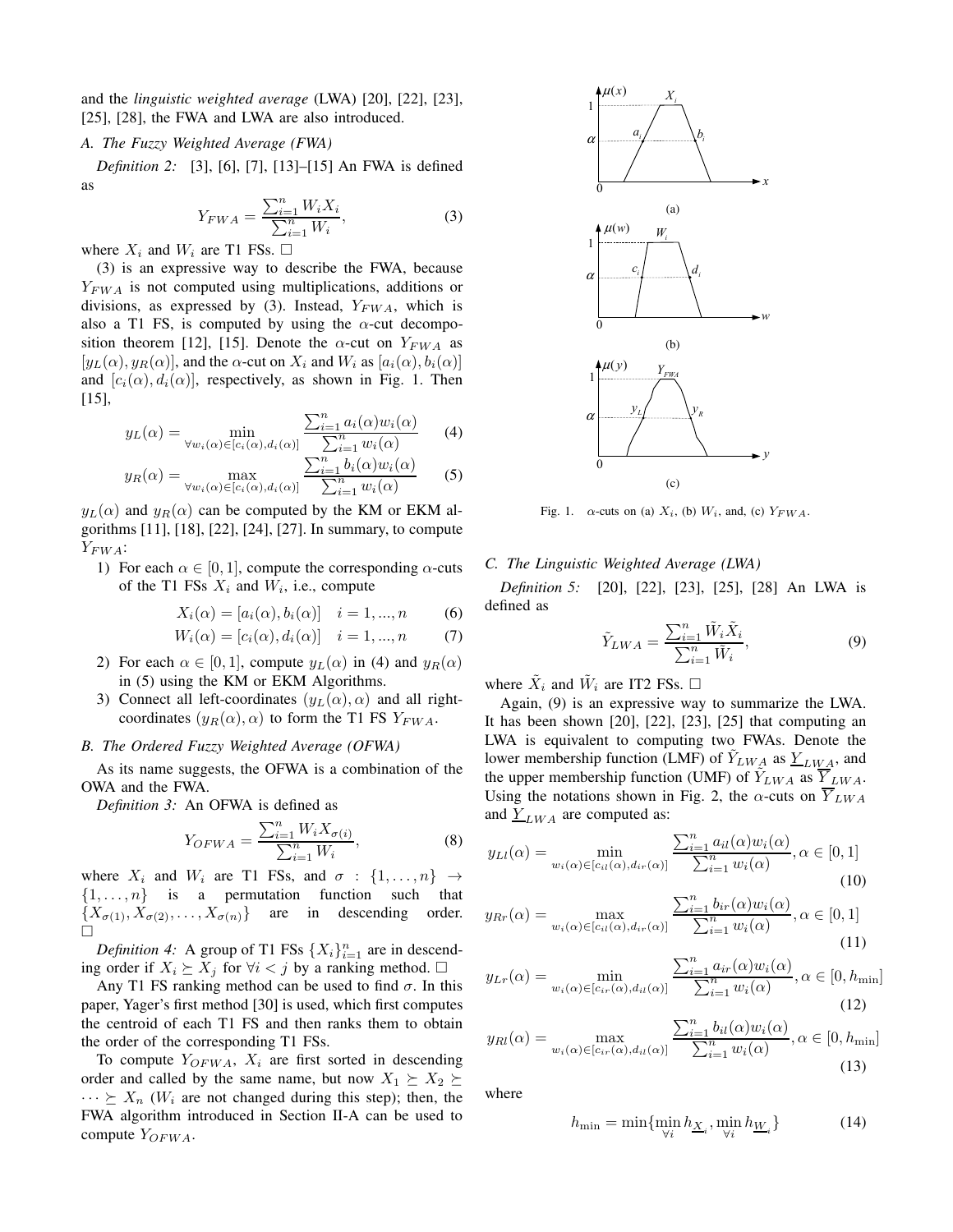

Fig. 2.  $\alpha$ -cuts on (a)  $\tilde{X}_i$ , (b)  $\tilde{W}_i$ , and, (c)  $\tilde{Y}_{LWA}$ .

in which  $h_{\underline{X}_i}$  is the height of the LMF of  $\tilde{X}_i$  [see Fig. 2(a)], and  $h_{\underline{W}_i}$  is the height of the LMF of  $\tilde{W}_i$  [see Fig. 2(b)].

The procedure to compute  $\overline{Y}_{LWA}$  is:

- 1) Select appropriate m  $\alpha$ -cuts for  $\overline{Y}_{LWA}$  (e.g., divide [0, 1] into  $m-1$  intervals and set  $\alpha_j = (j-1)/(m-1)$ ,  $j = 1, 2, ..., m$ .
- 2) For each  $\alpha_i$ , find the corresponding  $\alpha$ -cuts  $[a_{il}(\alpha_j), b_{ir}(\alpha_j)]$  and  $[c_{il}(\alpha_j), d_{ir}(\alpha_j)]$  on  $\overline{X}_i$ and  $\overline{W}_i$  (i = 1, ..., n). Use a KM or EKM algorithm to find  $y_{Ll}(\alpha_j)$  in (10) and  $y_{Rr}(\alpha_j)$  in (11).
- 3) Connect all left-coordinates  $(y_{Ll}(\alpha_j), \alpha_j)$  and all rightcoordinates  $(y_{Rr}(\alpha_j), \alpha_j)$  to form the T1 FS  $\overline{Y}_{LWA}$ .

To compute  $Y_{LWA}$ :

- 1) Determine  $h_{\underline{X}_i}$  and  $h_{\underline{W}_i}$ ,  $i = 1, \ldots, n$ , and  $h_{\text{min}}$  in (14).
- 2) Select appropriate p  $\alpha$ -cuts for  $Y_{LWA}$  (e.g., divide [0,  $h_{\text{min}}$ ] into  $p - 1$  intervals and set  $\alpha_j = h_{\text{min}}(j - 1)$  $1)/(p-1), j=1,2,...,p).$
- 3) For each  $\alpha_j$ , find the corresponding  $\alpha$ -cuts  $[a_{ir}(\alpha_i), b_{il}(\alpha_j)]$  and  $[c_{ir}(\alpha_i), d_{il}(\alpha_j)]$  on  $\underline{X}_i$ and  $\underline{W}_i$ . Use a KM or EKM algorithm to find  $y_{Lr}(\alpha_j)$  in (12) and  $y_{Rl}(\alpha_j)$  in (13).
- 4) Connect all left-coordinates  $(y_{Lr}(\alpha_i), \alpha_i)$  and all right-coordinates  $(y_{Rl}(\alpha_i), \alpha_i)$  to form the T1 FS  $Y_{LWA}$ .

### *D. The Ordered Linguistic Weighted Average (OLWA)*

As its name suggests, the OLWA is a combination of the OWA and the LWA.

*Definition 6:* An OLWA is defined as

$$
\tilde{Y}_{OLWA} = \frac{\sum_{i=1}^{n} \tilde{W}_i \tilde{X}_{\sigma(i)}}{\sum_{i=1}^{n} \tilde{W}_i},\tag{15}
$$

where  $\tilde{X}_i$  and  $\tilde{W}_i$  are IT2 FSs,  $\sigma : \{1, \ldots, n\} \to \{1, \ldots, n\}$ is a permutation function such that  $\{\tilde{X}_{\sigma(1)},\ldots,\tilde{X}_{\sigma(n)}\}$  are in descending order.  $\square$ 

*Definition* 7: A group of IT2 FSs  $\{\tilde{X}_i\}_{i=1}^n$  are in descending order if  $\tilde{X}_i \succeq \tilde{X}_j$  for  $\forall i < j$  by a ranking method.  $\square$ 

Any IT2 FS ranking method can be used to find  $\sigma$ . In this paper, the centroid-based ranking method [20], [22], [26] is used, which first computes the center of centroid of each IT2 FS and then ranks them to obtain the order of the corresponding IT2 FSs.

To compute the OLWA, all  $\tilde{X}_i$  are first sorted in descending order and called by the same name, but now  $\tilde{X}_1 \succeq \tilde{X}_2 \succeq$  $\cdots \geq \tilde{X}_n$  (note that  $\tilde{W}_i$  are not changed during this step); then, the LWA algorithm introduced in Section II-C can be used to compute the OLWA.

# III. ZHOU ET AL.'S FUZZY EXTENSIONS OF THE OWA

Zhou, et al. [34]–[36] were the first to consider fuzzy weights in the OWAs. Their approaches are introduced in this section.

#### *A. T1 Fuzzy OWAs (T1FOWAs)*

Zhou et al. [35], [36] defined a T1 fuzzy OWA (T1FOWA) as:

*Definition 8:* Given T1 FSs  $\{W_i\}_{i=1}^n$  and  $\{X_i\}_{i=1}^n$ , the membership function of a T1FOWA is computed by (16) on top of the next page, where  $\sigma : \{1, \ldots, n\} \to \{1, \ldots, n\}$  is a permutation function such that  $\{x_{\sigma(1)}, x_{\sigma(2)}, \ldots, x_{\sigma(n)}\}$  are in descending order.  $\square$ 

 $\mu_{Y_{T1FOWA}}(y)$  can be understood from the Extension Principle [33], i.e., first all combinations of  $w_i$  and  $x_i$  whose OWA is y are found, and for the  $j<sup>th</sup>$  combination, the resulting  $y_j$  has a membership grade  $\mu(y_j)$  which is the minimum of the corresponding  $\mu_{X_i}(x_i)$  and  $\mu_{W_i}(w_i)$ . Then,  $\mu_{Y_{T1FOWA}}(y)$  is the maximum of all these  $\mu(y_i)$ .

 $Y_{T1FOWA}$  can be computed efficiently using  $\alpha$ -cuts [34], similar to the way they are used in computing the FWA. Denote  $Y_{T1FOWA}(\alpha) = [y'_L(\alpha), y'_R(\alpha)]$  and use the same notations for  $\alpha$ -cuts on  $X_i$  and  $W_i$  as in Fig. 1. Then,

$$
y_L'(\alpha) = \min_{\forall w_i(\alpha) \in [c_i(\alpha), d_i(\alpha)]} \frac{\sum_{i=1}^n a_{\sigma(i)}(\alpha) w_i(\alpha)}{\sum_{i=1}^n w_i(\alpha)} \qquad (17)
$$

$$
y_R'(\alpha) = \max_{\forall w_i(\alpha) \in [c_i(\alpha), d_i(\alpha)]} \frac{\sum_{i=1}^n b_{\sigma(i)}(\alpha) w_i(\alpha)}{\sum_{i=1}^n w_i(\alpha)} \qquad (18)
$$

 $y'_L(\alpha)$  and  $y'_R(\alpha)$  can also be computed using KM or EKM algorithms.

Observe from (17) and (18) that Zhou et al. consider each  $\alpha$ -cut on  $X_i$  individually, and the permutation function  $\sigma(i)$ may change from one  $\alpha$ -cut to another  $\alpha$ -cut. Prior to Zhou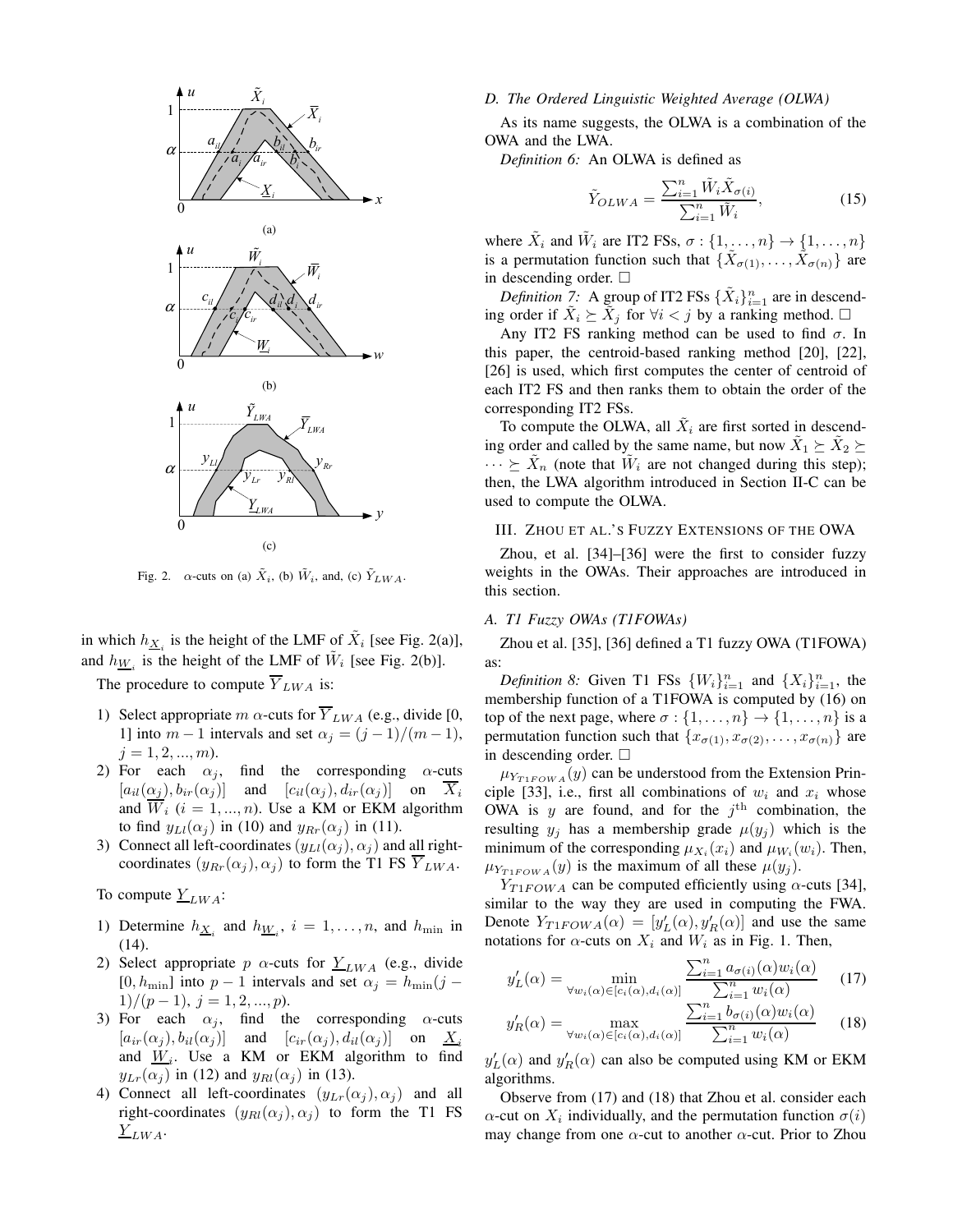$$
\mu_{Y_{T1FOWA}}(y) = \sup_{\substack{\sum_{i=1}^{n} w_i x_{\sigma(i)}}{n}} \min(\mu_{W_1}(w_1), \cdots, \mu_{W_n}(w_n), \mu_{X_1}(x_1), \cdots, \mu_{X_n}(x_n))
$$
(16)

et al.'s approach, no one had ever defined a ranking method for FSs (either T1 or IT2) that may change the ranking of the FSs from one  $\alpha$ -cut to the next. Furthermore, even for the same  $\alpha$ -cut, (17) and (18) may use different  $\sigma(i)$ . Consider a simple example  $[a_1(\alpha), b_1(\alpha)] = [2, 3]$  and  $[a_2(\alpha), b_2(\alpha)] =$ [1, 4]. Then, in computing  $y'_L(\alpha)$ ,  $a_1(\alpha)$  is associated with  $w_1(\alpha)$  and  $a_2(\alpha)$  is associated with  $w_2(\alpha)$ ; however, in computing  $y'_R(\alpha)$ ,  $b_2(\alpha)$  is associated with  $w_1(\alpha)$  and  $b_1(\alpha)$ is associated with  $w_2(\alpha)$ , i.e., the points from the same  $\alpha$ -cut on  $X_i$  have different rankings and hence different weights in computing  $y_L'(\alpha)$  and  $y_R'(\alpha)$ , which sounds counter-intuitive.

Generally the OFWA and the T1FOWA give different outputs, as indicated by the following:

*Theorem 1:* The OFWA and the T1FOWA have different results when at least one of the following two conditions occurs:

- 1) The left leg of  $X_i$  intersects the left leg of  $X_j$ ,  $i \neq j$ .
- 2) The right leg of  $X_i$  intersects the right leg of  $X_j$ ,  $i \neq j$ .  $\Box$

*Proof:* Because the proof for Condition 2 is very similar to that for Condition 1, only the proof for Condition 1 is given here.

Assume the left leg of  $X_i$  intersects the left leg of  $X_j$  at  $\alpha = \lambda \in (0, 1)$ , as shown in Fig. 3. Then,  $a_i(\alpha) > a_i(\alpha)$ when  $\alpha \in [0, \lambda)$  and  $a_i(\alpha) < a_i(\alpha)$  when  $\alpha \in (\lambda, 1]$ .

For an  $\alpha_1 \in [0, \lambda)$ ,  $y_L'(\alpha_1)$  in (17) is computed as

$$
y_L'(\alpha_1) = \min_{\forall w_i(\alpha_1) \in [c_i(\alpha_1), d_i(\alpha_1)]} \frac{\sum_{i=1}^n a_{\sigma_1(i)}(\alpha_1) w_i(\alpha_1)}{\sum_{i=1}^n w_i(\alpha_1)}
$$
(19)

where  $\sigma_1$  :  $\{1, \ldots, n\}$   $\rightarrow$   $\{1, \ldots, n\}$  is a permutation function such that  $\{a_{\sigma_1(1)}(\alpha_1), x_{\sigma_1(2)}(\alpha_1), \ldots, x_{\sigma_1(n)}(\alpha_1)\}\$ are in descending order. Because  $a_i(\alpha_1) > a_j(\alpha_1)$ , it follows that  $\sigma_1(i) < \sigma_1(j)$ .

For an  $\alpha_2 \in (\lambda, 1], y_L'(\alpha_2)$  in (17) is computed as  $y'_L(\alpha_2) = \min_{\substack{\text{min}\\ \text{min}}}$  $\sum_{i=1}^n a_{\sigma_2(i)}(\alpha_2) w_i(\alpha_2)$ 

$$
y_L(\alpha_2) = \min_{\forall w_i(\alpha_2) \in [c_i(\alpha_2), d_i(\alpha_2)]} \overline{\sum_{i=1}^n w_i(\alpha_2)}
$$
(20)

where  $\sigma_2$  :  $\{1, \ldots, n\}$   $\rightarrow$   $\{1, \ldots, n\}$  is a permutation function such that  $\{a_{\sigma_2(1)}(\alpha_2), a_{\sigma_2(2)}(\alpha_2), \ldots, a_{\sigma_2(n)}(\alpha_2)\}\$ are in descending order. Because  $a_i(\alpha_2) < a_j(\alpha_2)$ , it follows that  $\sigma_2(i) > \sigma_2(j)$ , i.e.,  $\sigma_1 \neq \sigma_2$ .

On the other hand, for  $Y_{OFWA}$ , no matter which ranking method is used, the permutation function  $\sigma$  is the same for all  $\alpha \in [0, 1]$ . Without loss of generality, assume  $X_i \succeq X_i$ by a ranking method. Then, in (15)  $\sigma(i) > \sigma(j)$ , and, for any  $\alpha \in [0, 1]$ ,  $y_L(\alpha)$  is computed by (5).

Clearly, for any  $\alpha \in [0, \lambda)$ ,  $y_L(\alpha) \neq y'_L(\alpha)$  because  $\sigma \neq$  $\sigma_1$ . Consequently, the left legs of  $Y_{OFWA}$  and  $Y_{T1FOWA}$ are different.



Fig. 3. Illustration of intersecting  $X_i$  and  $X_j$ , where the left leg of  $X_i$ intersects the left leg of  $X_i$ .

Generally, the intersections occur when an  $X_i$  is much wider (more uncertain) that its neighbors. Observe two important points from Theorem 1:

- 1) Only the intersection of a left leg with another left leg, or a right leg with another right leg, would definitely lead to different  $Y_{T1FOWA}$  and  $Y_{OFWA}$ . The intersection of a left leg with a right leg does not lead to different  $Y_{T1FOWA}$  and  $Y_{OFWA}$ .
- 2) Only the intersections of  $X_i$  may lead to different  $Y_{T1FOWA}$  and  $Y_{OFWA}$ . The intersections of  $W_i$  have no effect on this because the permutation function  $\sigma$ does not depend on  $W_i$ .

### *B. IT2 Fuzzy OWAs (IT2FOWAs)*

Zhou et al. [36] defined the IT2 fuzzy OWA (IT2FOWA) as:

*Definition 9:* Given IT2 FSs  $\{\tilde{W}_i\}_{i=1}^n$  and  $\{\tilde{X}_i\}_{i=1}^n$ , the membership function of an IT2FOWA is computed by (21) on top of the next page, where  $W_i^e$  and  $X_i^e$  are embedded T1 FSs of  $\tilde{W}_i$  and  $\tilde{X}_i$ , respectively, and  $\sigma$ :  $\{1,\ldots,n\} \rightarrow \{1,\ldots,n\}$  is a permutation function such that  ${x_{\sigma(1)}, x_{\sigma(2)}, \ldots, x_{\sigma(n)}}$  are in descending order.  $\Box$ 

Comparing (21) with (16), observe that the bracketed term in (21) is a T1FOWA, and the IT2FOWA is the union of all possible T1FOWAs computed from the embedded T1 FSs of  $\tilde{X}_i$  and  $\tilde{W}_i$ . The Wavy Slice Representation Theorem [19] for IT2 FSs is used implicitly in this definition.

 $\tilde{Y}_{IT2FOWA}$  can be computed efficiently using  $\alpha$ -cuts, similar to the way they were used in computing the LWA. Denote the  $\alpha$ -cut on the UMF of  $\tilde{Y}_{IT2FOWA}$  as  $\overline{Y}_{IT2FOWA}(\alpha)$  =  $[y'_{Ll}(\alpha), y'_{Rr}(\alpha)]$  for  $\forall \alpha \in [0,1]$ , the  $\alpha$ -cut on the LMF of  $Y_{IT2FOWA}$  as  $Y_{IT2FOWA}(\alpha) = [y'_{Lr}(\alpha), y'_{Rl}(\alpha)]$  for  $\forall \alpha \in [0, h_{\min}]$ , where  $h_{\min}$  is defined in (14). Using the same notations for  $\alpha$ -cuts on  $\tilde{X}_i$  and  $\tilde{W}_i$  as in Fig. 2, it is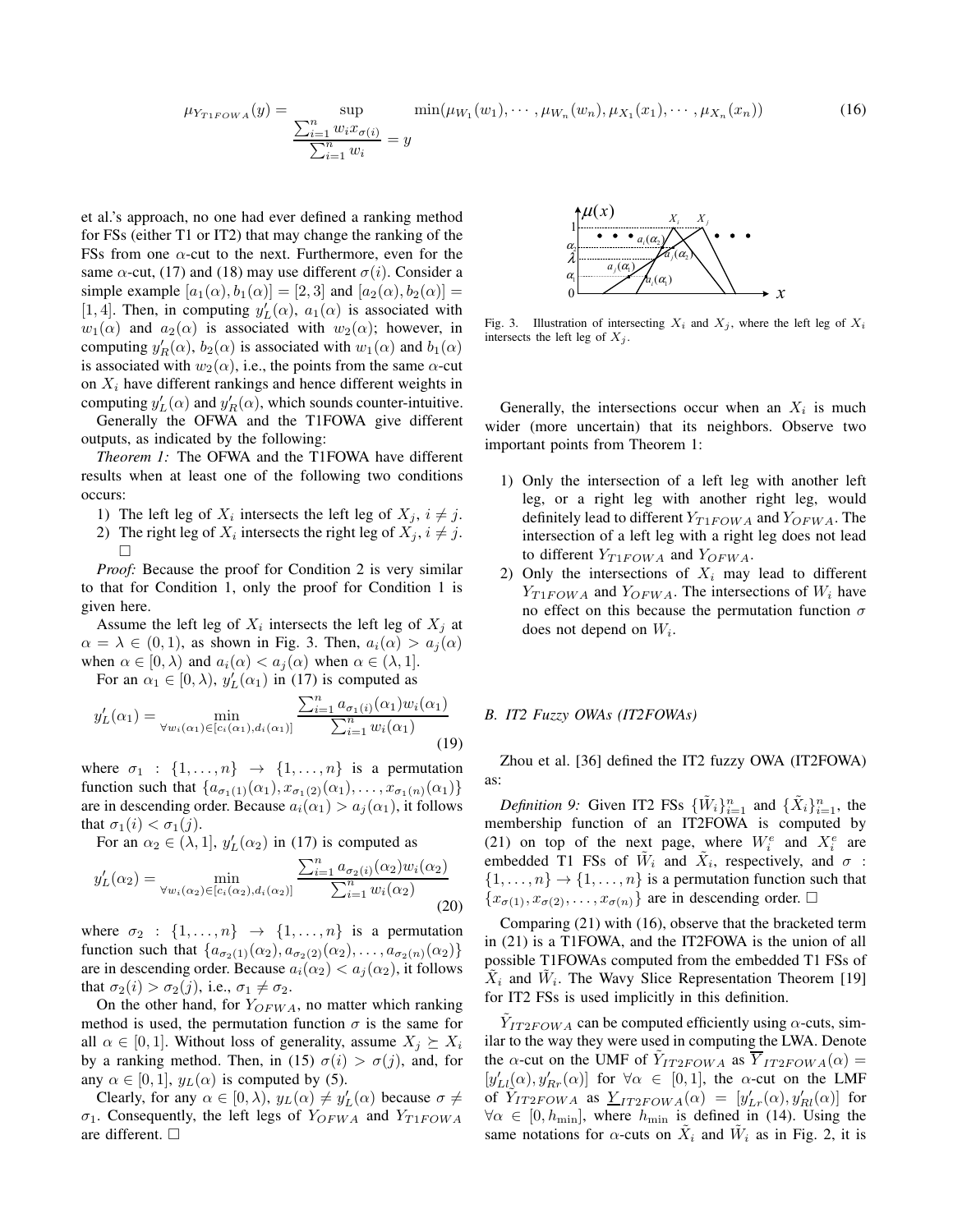$$
\mu_{\tilde{Y}_{IT2FOWA}}(y) = \bigcup_{\forall W_i^e, X_i^e} \left[ \underbrace{\text{sup}}_{\sum_{i=1}^n w_i x_{\sigma(i)}} \min(\mu_{W_1^e}(w_1), \cdots, \mu_{W_n^e}(w_n), \mu_{X_1^e}(x_1), \cdots, \mu_{X_n^e}(x_n)) \right]
$$
(21)

easy to show that

$$
y'_{LI}(\alpha) = \min_{\forall w_i(\alpha) \in [c_{il}(\alpha), d_{ir}(\alpha)]} \frac{\sum_{i=1}^n a_{\sigma(i),l}(\alpha) w_i(\alpha)}{\sum_{i=1}^n w_i(\alpha)},
$$
  
\n
$$
\alpha \in [0, 1] \quad (22)
$$
  
\n
$$
y'_{Rr}(\alpha) = \max_{\forall w_i(\alpha) \in [c_{il}(\alpha), d_{ir}(\alpha)]} \frac{\sum_{i=1}^n b_{\sigma(i),r}(\alpha) w_i(\alpha)}{\sum_{i=1}^n w_i(\alpha)},
$$
  
\n
$$
\alpha \in [0, 1] \quad (23)
$$
  
\n
$$
y'_{Lr}(\alpha) = \min_{\forall w_i(\alpha) \in [c_{ir}(\alpha), d_{il}(\alpha)]} \frac{\sum_{i=1}^n a_{\sigma(i),r}(\alpha) w_i(\alpha)}{\sum_{i=1}^n w_i(\alpha)},
$$
  
\n
$$
\alpha \in [0, h_{\min}] \quad (24)
$$

 $\mathsf{r}$ 

$$
y'_{Rl}(\alpha) = \max_{\forall w_i(\alpha) \in [c_{ir}(\alpha), d_{il}(\alpha)]} \frac{\sum_{i=1}^n b_{\sigma(i),l}(\alpha) w_i(\alpha)}{\sum_{i=1}^n w_i(\alpha)},
$$
  

$$
\alpha \in [0, h_{\min}]
$$
(25)

 $y'_{Ll}(\alpha)$ ,  $y'_{Rr}(\alpha)$ ,  $y'_{Lr}(\alpha)$  and  $y'_{Rl}(\alpha)$  can also be computed using KM or EKM algorithms.

As the IT2FOWA also considers each  $\alpha$ -cut separately in ranking, it has the same property as the T1FOWA, i.e., the ranking of a FS may change within an  $\alpha$ -cut and between different  $\alpha$ -cuts. Similarly, generally the OLWA and the IT2FOWA give different outputs, as indicated by the following:

*Theorem 2:* The OLWA and the IT2FOWA have different results when at least one of the following four conditions occurs:

- 1) The left leg of  $X_i$  intersects the left leg of  $X_j$ ,  $i \neq j$ .
- 2) The left leg of  $\underline{X}_i$  intersects the left leg of  $\underline{X}_j$ ,  $i \neq j$ .
- 3) The right leg of  $X_i$  intersects the right leg of  $X_j$ ,  $i \neq j$ .
- 4) The right leg of  $\underline{X}_i$  intersects the right leg of  $\underline{X}_j$ ,  $i \neq j.$

The correctness of Theorem 2 can be easily seen from Theorem 1, i.e., Condition 1 leads to different  $y_{LL}(\alpha)$  and  $y'_{Ll}(\alpha)$  for certain  $\alpha$ , Condition 2 leads to different  $y_{Lr}(\alpha)$ and  $y'_{Lr}(\alpha)$  for certain  $\alpha$ , Condition 3 leads to different  $y_{Rr}(\alpha)$  and  $y'_{Rr}(\alpha)$  for certain  $\alpha$ , and Condition 4 leads to different  $y_{Rl}(\alpha)$  and  $y'_{Rl}(\alpha)$  for certain  $\alpha$ .

Generally, the intersections occur when an  $\tilde{X}_i$  is much wider (more uncertain) that its neighbors. Observe two important points from Theorem 2:

1) Only the intersection of a left leg of  $\tilde{X}_i$  with a left leg of  $\tilde{X}_j$  ( $i \neq j$ ), or a right leg of  $\tilde{X}_i$  with a right leg of  $\tilde{X}_j$ , will definitely lead to different  $\tilde{Y}_{IT2FOWA}$  and  $\tilde{Y}_{OLWA}$ . The intersection of a left leg of  $\tilde{X}_i$  with a

right leg of  $\tilde{X}_j$  will not lead to different  $\tilde{Y}_{IT2FOWA}$ and  $\tilde{Y}_{OLWA}$ .

2) The intersections of  $\tilde{W}_i$  have no effects on whether or not  $\tilde{Y}_{IT2FOWA}$  and  $\tilde{Y}_{OLWA}$  are different because the permutation function  $\sigma$  does not depend on  $\tilde{W}_i$ .

# IV. COMPARATIVE STUDIES AND DISCUSSIONS

Comparatives studies of our fuzzy extensions of the OWAs with Zhou et al.'s approaches are presented in this section, followed by discussions about the two kinds of extensions.

#### *A. Comparative Studies*

The following example illustrates the difference between FWA, OFWA and T1FOWA.

*Example 1:* Consider  $X_i$  and  $W_i$  shown in Figs. 4(a) and 4(b). The corresponding  $Y_{FWA}$  is shown in Fig. 4(c) as the solid curve,  $Y_{OFWA}$  the dashed curve, and  $Y_{T1OFWA}$  the dotted curve. Note that all three results are different. The difference between  $Y_{OFWA}$  and  $Y_{T1FOWA}$  is caused by the facts that the left leg of  $X_3$  crosses the left legs of  $X_1$  and  $X_4$ , and the right leg of  $X_3$  crosses the right leg of  $X_2$ , which cause the permutation function  $\sigma$  to change as  $\alpha$  increases [e.g., to begin, the left leg of  $X_3$  lies to the left of the left leg of  $X_4$ , but at a certain value of  $\alpha$  (where the two left legs intersect), there is a reversal of this relationship]. There will be no differences between  $Y_{OFWA}$  and  $Y_{T1FOWA}$  if  $X_i$  do not have such kinds of intersections.



Fig. 4. Example 1: (a)  $X_i$ , (b)  $W_i$ , and, (c)  $Y_{FWA}$  (solid curve),  $Y_{OFWA}$ (dashed curve) and  $Y_{T1FOWA}$  (dotted curve).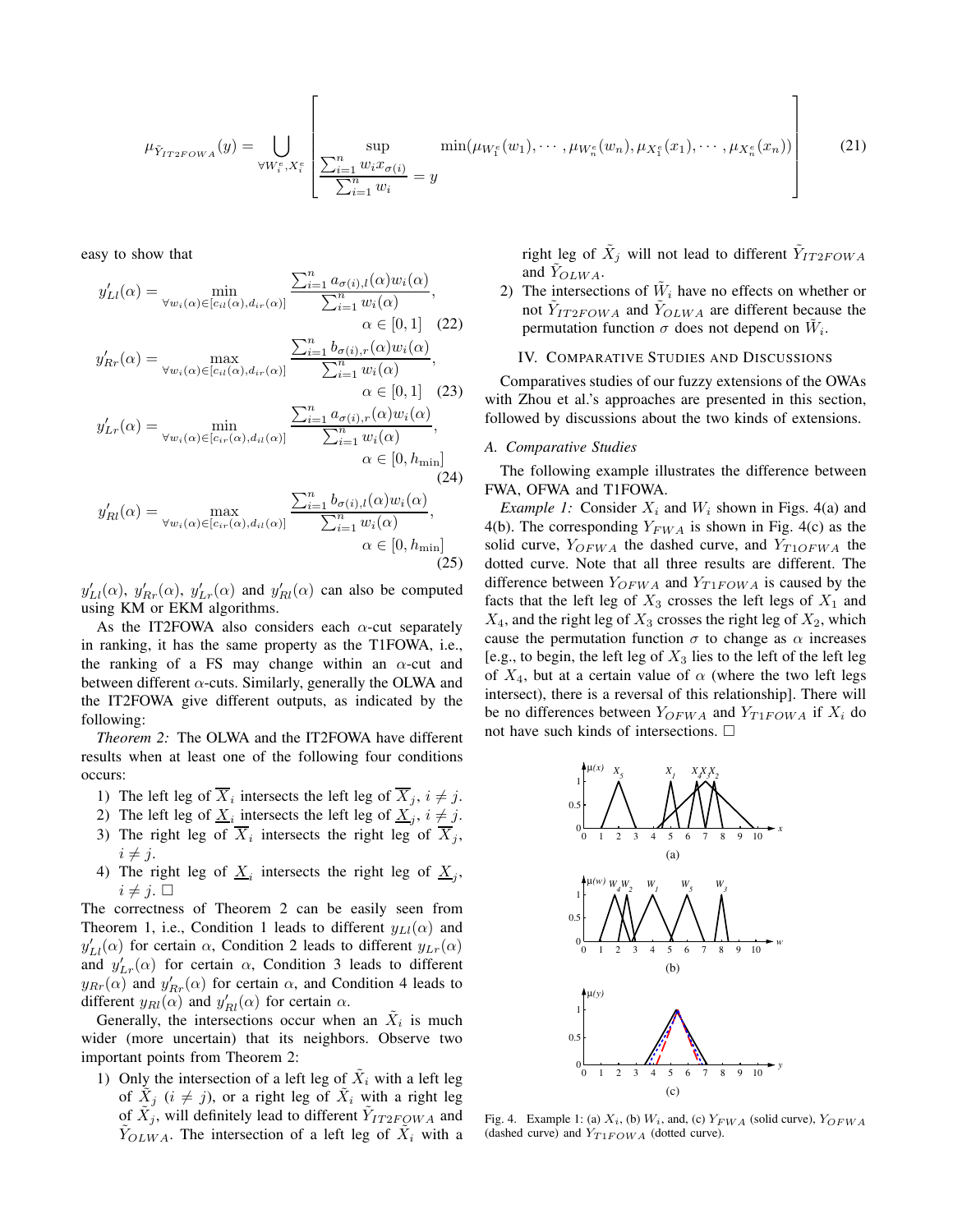The following example illustrates the difference between LWA, OLWA and IT2FOWA.

*Example 2:* Consider  $\tilde{X}_i$  and  $\tilde{W}_i$  shown in Figs. 5(a) and 5(b), respectively. The corresponding  $\tilde{Y}_{LWA}$  is shown in Fig. 5(c) as the solid curve,  $Y_{OLWA}$  the dashed curve, and  $\tilde{Y}_{IT2OFWA}$  the dotted curve. Note that all three results are different. The difference between  $\tilde{Y}_{OLWA}$  and  $\tilde{Y}_{IT2FOWA}$ is caused by the facts that the left leg of  $\underline{X}_3$  ( $X_3$ ) crosses the left <u>le</u>gs of  $\underline{X}_1$  and  $\underline{X}_4$  ( $X_1$  and  $X_4$ ), and the right leg of  $\underline{X}_3$  ( $X_3$ ) crosses the right leg of  $\underline{X}_2$  ( $X_2$ ), which cause the permutation function  $\sigma$  to change as  $\alpha$  increases. There will be no differences between  $\tilde{Y}_{OLWA}$  and  $\tilde{Y}_{IT2FOWA}$  if  $\tilde{X}_i$  do not have such kinds of intersections.  $\Box$ 



Fig. 5. Example 2: (a)  $\tilde{X}_i$ , (b)  $\tilde{W}_i$ , and, (c)  $\tilde{Y}_{LWA}$  (solid curve),  $\tilde{Y}_{OLWA}$ (dashed curve) and  $Y_{IT2FOWA}$  (dotted curve).

### *B. Discussions*

The T1 and IT2 fuzzy OWAs have been derived by considering each  $\alpha$ -cut separately, whereas the OFWA and OLWA have been derived by considering each sub-criterion as a whole. Generally the two approaches give different results. Then, a natural question is: Which approach should be used in practice?

We believe that it is more intuitive to consider an FS in its entirety during ranking of FSs. To the best of our knowledge [26], all ranking methods based on  $\alpha$ -cuts deduce a single number to represent each FS and then sort these numbers to obtain the ranks of the FSs. Each of these numbers is computed based only on the FS under consideration, i.e., no  $\alpha$ -cuts on other FSs to be ranked are considered. Because in OFWA and OLWA the FSs are first ranked and then the WAs are computed, they coincide with our "FS in its entirety" intuition, and hence they are recommended in this paper.

Interestingly, this "FS in its entirety" intuition was also used implicitly in developing linguistic ordered weighted averaging [8], uncertain linguistic ordered weighted averaging [29], and fuzzy linguistic ordered weighted averaging [1].

Finally, note that the OFWA can be viewed as a special case of the FWA, and the OLWA can be viewed as a special case of the LWA.

# V. CONCLUSIONS

In this paper, two fuzzy extensions of the OWA, as well as procedures for computing them, have been introduced, namely, ordered fuzzy weighted averages for T1 FSs and ordered linguistic weighted averages for IT2 FSs. They were compared with Zhou et al.'s T1 and IT2 fuzzy extensions of the OWA. Examples showed that our extensions may give different results from Zhou et al.'s extensions when the legs of the FSs have intersections. Because our extensions coincide with the "FS in its entirety" intuition (i.e., they do not require the use of different rankings for FSs for different values of  $\alpha$ ), they are the suggested ones to use.

#### **REFERENCES**

- [1] D. Ben-Arieh and Z. Chen, "Linguistic-labels aggregation and consensus measure for autocratic decision making using group recommendations," *IEEE Trans. on Systems, Man, and Cybernetics–A*, vol. 36, no. 3, pp. 558–568, 2006.
- [2] G. Bordogna, M. Fedrizzi, and G. Pasi, "A linguistic modelling of consensus in group decision making based on OWA operator," *IEEE Trans. on Systems, Man, and Cybernetics*, vol. 27, p. 126132, 1997.
- [3] W. M. Dong and F. S. Wong, "Fuzzy weighted averages and implementation of the extension priniple," *Fuzzy Sets and Systems*, vol. 21, pp. 183–199, 1987.
- [4] D. Dubois and H. Prade, "A review of fuzzy sets aggregation connectives," *Information Sciences*, vol. 36, pp. 85–121, 1985.
- [5] D. Filev and R. Yager, "On the issue of obtaining OWA operator weights," *Fuzzy Sets and Systems*, vol. 94, pp. 157–169, 1998.
- [6] Y.-Y. Guh, C.-C. Hon, and E. S. Lee, "Fuzzy weighted average: The linear programming approach via Charnes and Cooper's rule," *Fuzzy Sets and Systems*, vol. 117, pp. 157–160, 2001.
- [7] Y.-Y. Guh, C.-C. Hon, K.-M. Wang, and E. S. Lee, "Fuzzy weighted average: A max-min paired elimination method," *Journal of of Computers and Mathematics with Application*, vol. 32, pp. 115–123, 1996.
- [8] F. Herrera, "A sequential selection process in group decision making with linguistic assessment," *Information Sciences*, vol. 85, pp. 223– 239, 1995.
- [9] F. Herrera and J. Verdegay, "Linguistic assessments in group decision," in *Proc. 1st European Congress on Fuzzy and Intelligent Technologies*, Aachen, 1993, pp. 941–948.
- [10] F. Herrera and L. Martinez, "A 2-tuple fuzzy linguistic representation model for computing with words," *IEEE Trans. on Fuzzy Systems*, vol. 8, no. 6, pp. 746–752, 2000.
- [11] N. N. Karnik and J. M. Mendel, "Centroid of a type-2 fuzzy set," *Information Sciences*, vol. 132, pp. 195–220, 2001.
- [12] G. J. Klir and B. Yuan, *Fuzzy Sets and Fuzzy Logic: Theory and Applications*. Upper Saddle River, NJ: Prentice-Hall, 1995.
- [13] D. H. Lee and M. H. Kim, "Database summarization using fuzzy ISA hierarchies," *IEEE Trans. on Systems, Man, and Cybernetics–B*, vol. 27, pp. 68–78, 1997.
- [14] T.-S. Liou and M.-J. J. Wang, "Fuzzy weighted average: An improved algorithm," *Fuzzy Sets and Systems*, vol. 49, pp. 307–315, 1992.
- [15] F. Liu and J. M. Mendel, "Aggregation using the fuzzy weighted average, as computed using the Karnik-Mendel Algorithms," *IEEE Trans. on Fuzzy Systems*, vol. 12, no. 1, pp. 1–12, 2008.
- [16] X. Liu, "The solution equivalence of minimax disparity and minimum variance problems for OWA operators," *International Journal of Approximate Reasoning*, vol. 45, pp. 68–81, 2007.
- [17] P. Majlender, "OWA operators with maximal Renya entropy," *Fuzzy Sets and Systems*, vol. 155, pp. 340–360, 2005.
- [18] J. M. Mendel, *Uncertain Rule-Based Fuzzy Logic Systems: Introduction and New Directions*. Upper Saddle River, NJ: Prentice-Hall, 2001.
- [19] J. M. Mendel, R. I. John, and F. Liu, "Interval type-2 fuzzy logic systems made simple," *IEEE Trans. on Fuzzy Systems*, vol. 14, no. 6, pp. 808–821, 2006.